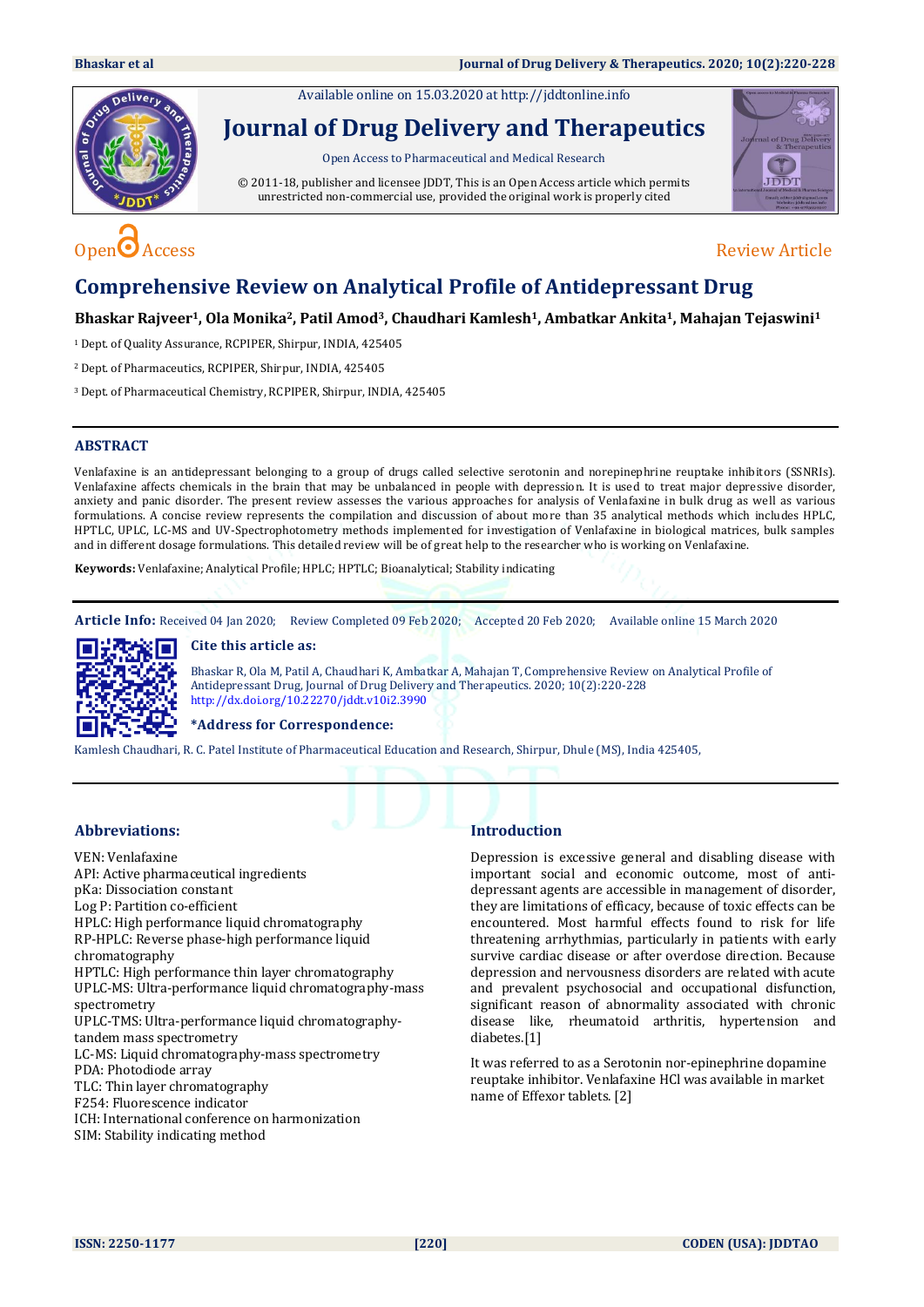

**Figure 1. Structure of Venlafaxine HCl**

In investigative examination endeavor originate a novel, reproducible and efficient HPLC technique with isocratic elution for assurance of venlafaxine in pharmaceutical formulations. These technique created was approved and utilized for the examination of venlafaxine HCl in cases and tablets.**[3]** Which are work in completed results of venlafaxine HCl our best information, venlafaxine isn't accessible in any pharmacopeia and no technique for assurance of pollutions has been singular strategies either in mass medications or pharmaceuticals, accordingly best potential for advancement of logical techniques to analyze the degrees of contaminations in completed results of venlafaxine during the procedure of improvement. **[4]**

| Table no.1: Drug Profile of Venlafaxine HCl: |  |
|----------------------------------------------|--|
|                                              |  |

| Drug Name         | Venlafaxine HCl                                                    |
|-------------------|--------------------------------------------------------------------|
| Category          | Anti-depressant                                                    |
| Chemical formula  | $C_{17}H_{27}NO_2$                                                 |
| <b>IUPAC Name</b> | $1-[2-(dimension)-1-(4-$<br>methoxyphenyl) ethyl] cyclohexane-1-ol |
| Molecular weight  | 277.402                                                            |
| Melting point     | 215-217                                                            |
| Solubility        | Freely soluble: Water, Methanol                                    |
| <b>BCS Class</b>  | (High<br>solubility<br>and<br>high<br>Class-I<br>permeability)     |
| Half life         | 5 hours                                                            |
| pKa value         | Strongestacid-14.42, Strongest<br>base-<br>8.91                    |
| log P value       | LogP 2.69, LogP 2.74                                               |
| log S value       | $-3.1$                                                             |
| CAS No.           | 93413-69-5                                                         |

#### **Venlafaxine HCl side effects:**

#### **Common venlafaxine side effects may include:**

- Mood or behavior changes
- Anxiety
- Panic attacks
- Trouble sleeping
- Feel impulsive, irritable, agitated, aggressive, restless

#### **Bhaskar et al Journal of Drug Delivery & Therapeutics. 2020; 10(2):220-228**

- Nausea, vomiting, diarrhea
- Dry mouth
- Dizziness, headache, feeling nervous
- Fast heartbeats, vision changes
- Decreased sex drive, or difficulty having an organism. **Serious side effects:**
- Attempting suicide
- Acting on dangerous impulses
- Thoughts about suicide or dying
- New or worsened depression
- New or worsened anxiety or panic attacks

#### **Therapeutic uses of Venlafaxine HCl:**

- Treatment of diabetic neuropathy
- Effectiveness of migraine prophylaxis
- Treatment of prostate cancer
- Action on both serotoninergic and adrenergic systems
- Reduce episodes of cataplexy
- Improve patient mood and energy level
- Help restore patient interest in daily living.

#### **Analytical techniques used for determination of Venlafaxine HCl:**

#### **A.High-performance liquid chromatography (HPLC):**

HPLC is a propelled fluid chromatography utilized in isolating the combine blend of particles experienced in substance and organic structure. In year 1980, HPLC technique originate for first time examine of mass medications materials (USP,1980). The essential pieces of a HPLC are a solvent (A) Pump (B) Injector (C) Segment (D) Detector/Recorder. Each segments are associated in an arrangement to one another by steel tubing. The pump controls the progression of solvent through the system. Upon leaving the pump, solvent enters the injector, at that point goes through the section, lastly through the optical unit of a detector. **[5]** The partition of a compound includes its physical cooperation with a stationary stage and a portable stage. In HPLC the stationary stage is incredibly little. A standard molecule size for column chromatography is 60 microns, while that for HPLC is ordinarily 5 microns, or the size of a spot of residue solvent course through such thick material requires a high weight, so in HPLC the stationary stage is stuffed in a hardened steel cylinder, and solvent is pumped through the framework under high weight, as much as a few thousand pounds for every square inch. This weight brings about a stream pace of a few ml's per minute.**[6]** It broadly use detectors in HPLC is UV-detectors is equipped for inspect a few wavelengths is conceivable to applying the various wavelength in examining program. UV-detector surety all the UV-engage parts are identified.

The photodiode cluster (PDA) detector is likewise utilized in HPLC instrument. Most delicate detector among the LC detector is fluorescence detector. A photodiode cluster (PDA) is a lined exhibit of discrete photodiodes on a coordinated circuit (IC) chip for spectroscopy. It is put at the picture plane of a spectrometer to enable a scope of wavelengths to be detected simultaneously. **[5]**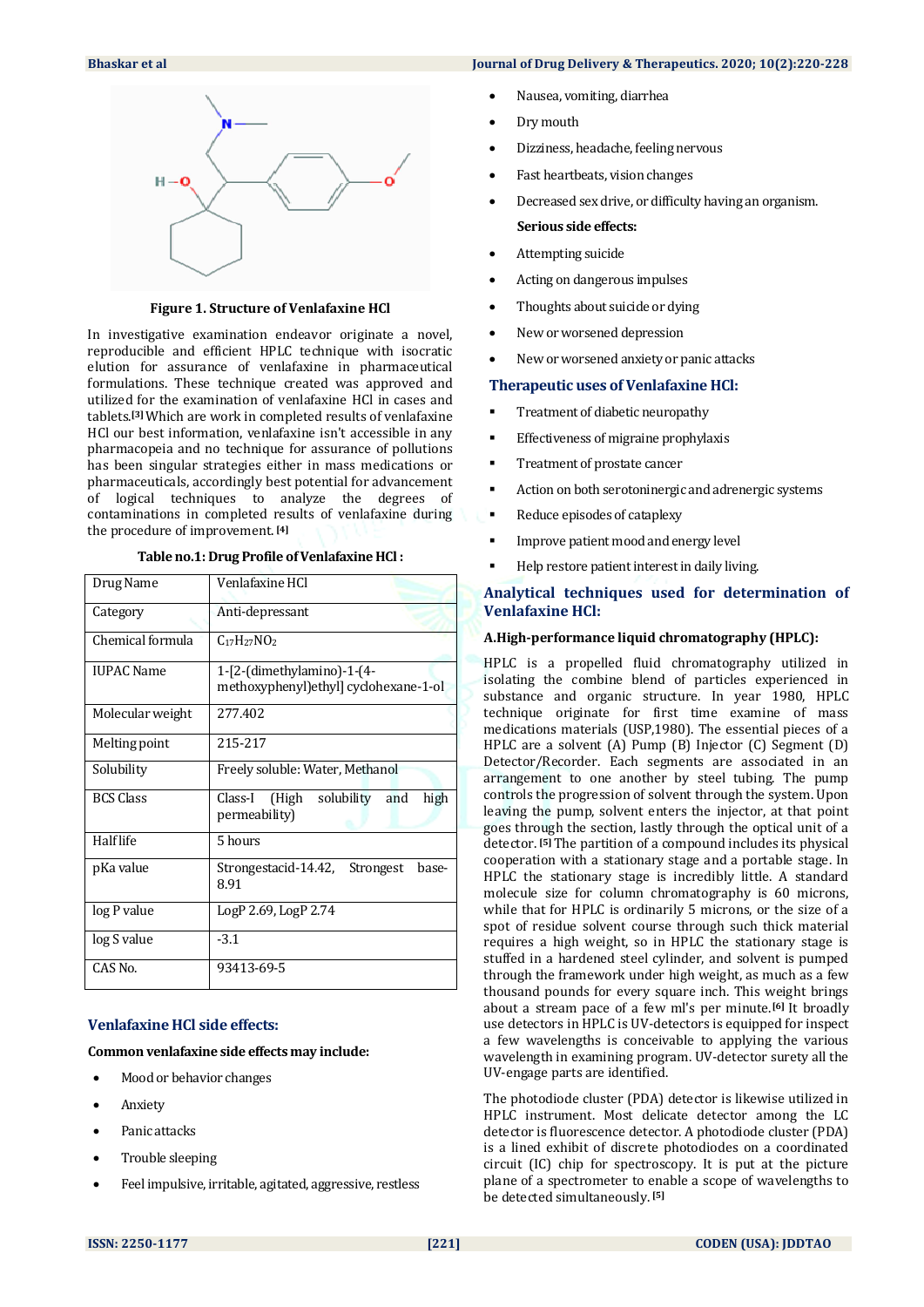| Sr.<br>no.     | <b>Drug</b>                                           | Method               | <b>Stationary phase</b>                                                  | <b>Mobile phase</b>                                                                                 | <b>Detection</b>                  | Linearity, LOD, LOQ<br>$(\mu g/mL)$                                                                                                                                                                            | $R_t / F_R$                                                                                                                                     | Ref            |
|----------------|-------------------------------------------------------|----------------------|--------------------------------------------------------------------------|-----------------------------------------------------------------------------------------------------|-----------------------------------|----------------------------------------------------------------------------------------------------------------------------------------------------------------------------------------------------------------|-------------------------------------------------------------------------------------------------------------------------------------------------|----------------|
| $\mathbf{1}$   | Venlafaxine<br>HCl                                    | <b>HPLC</b>          | C18(150×4.6mm,<br>5µm) Coupled to<br>Guard column C18<br>(30×4.6mm, 5µm) | Acetonitrile,<br>Potassium<br>phosphate buffer<br>(pH6.5)<br>(30:20v/v)                             | 228 nm<br>UV-visible<br>detection | Linearity:<br>1.05-10.5µg/mL<br>$LOD:$ --<br>$LOQ: -$                                                                                                                                                          | Rt:15.2 min<br>Fr:1 mL/min                                                                                                                      | $\overline{7}$ |
| $\overline{c}$ | Venlafaxine<br>HCl                                    | $RP-$<br><b>HPLC</b> | ODS-C18<br>(50×4.6mm, 5µm)                                               | Acetonitrile,<br>Sodium acetate<br>$(65:35 \text{ v}/\text{v})$                                     | 225 nm                            | Linearity:<br>$2.0 - 50.0 \,\text{µg/mL}$<br>$LOD: -$<br>$LOQ: -$                                                                                                                                              | Rt:2.83 min<br>Fr: 1 mL/min                                                                                                                     | 8              |
| 3              | Venlafaxine<br>HCl                                    | <b>HPLC</b>          | ODS RP-C18<br>$(4.6 \times 150$ mm, $5 \mu m)$                           | Acetonitrile,<br>Water(70:30v/v)                                                                    | 230nm                             | Linearity:<br>$9 \mu g - 2 \mu g/mL$<br>$LOD:1.3\mu g/mL$<br>LOQ:1.10 µg/mL                                                                                                                                    | Rt: 4.8 min<br>Fr: 1.5mL/min                                                                                                                    | 9              |
| 4              | Venlafaxine<br>HCl                                    | RP-<br><b>HPLC</b>   | Microsorb MV 100<br>C18<br>(250×4.6mm, 5µm)                              | Acetonitrile, 0.04<br>potassium<br>dihydrogen<br>phosphate,<br>Methanol<br>$(45:25:30 \text{ v/v})$ | 224 nm                            | Linearity:<br>$1-50 \mu g/mL$<br>LOD: 0.568µg/mL<br>LOQ: 1.72 µg/mL                                                                                                                                            | Rt:3.43 min<br>Fr:1 mL/min                                                                                                                      | 3              |
| 5              | Venlafaxine<br>HCl, Modafinil                         | RP-<br>HPLC          | C18<br>$(4.6 \times 250$ mm, $5 \mu m)$                                  | Ammonium<br>acetate buffer<br>(pH4.0), 10%<br>Methanol in<br>acetonitrile<br>(60:40)                | 225 nm                            | Linearity:<br>$1.0 - 50 \mu g/mL$<br>$LOD: -$<br>$LOQ: -$                                                                                                                                                      | Rt: Venlafaxine<br>$4.4$ min<br>Modafinil-<br>6.4<br>min<br>Fr:1mL/min                                                                          | 10             |
| 6              | Venlafaxine<br>HCl                                    | HPLC-<br>MS/MS       | Varomycin chiral<br>column<br>(250×4.6mm, 5µm)                           | Methanol,<br>Ammonium<br>acetate(8:92<br>V/V                                                        | 224 nm                            | Linearity:<br>$0.28 - 423.0$ µg/mL<br>LOD:0.02 µg/mL<br>$LOQ: 0.28 \mu g/mL$                                                                                                                                   | Rt:<br>6.72 min<br>Fr:<br>1 mL/min                                                                                                              | 11             |
| 7              | Esomeprazole,<br>Venlafaxine<br>HCl<br>Fenofibrate    | <b>HPLC</b>          | C18 (150×4.6mm,<br>$3.5 \mu m$ )                                         | A-Acetonitrile,<br>buffer $(25:75v/v)$<br>B-Acetonitrile,<br>buffer $(30:70v/v)$                    | 230 nm                            | Linearity:<br>10.37-518.40µg/mL<br>Esomeprazole<br>$LOD:1.02\mu g/mL$<br>LOQ: 5.18 µg/mL<br>Venlafaxine HCl<br>$LOD:1.02\mu g/mL$<br>LOQ:5.09 µg/mL<br>Fenofibrate<br>$LOD:1.05\mu g/mL$<br>LOQ:5.22 µg/mL     | Esomeprazole<br>Rt:3.25min<br>Fr: 1.1 mL/min<br>Venlafaxine<br>HCl<br>Rt:4.7min<br>Fr:1.1 mL/min<br>Fenofibrate<br>Rt:13.12min<br>Fr: 1.1mL/min | 12             |
| 8              | Venlafaxine<br>HCI,<br>о-<br>desmethyl<br>venlafaxine | <b>HPLC</b>          | C18(25×4.6mm)<br>a.P                                                     | Methanol,<br>Acetonitrile<br>$(95:5v/v)$ and<br>40%Ammonium<br>acetate                              | 235 nm                            | Venlafaxine HCl<br>Linearity range:<br>$1-20\mu g/mL$<br>$LOD: 0.2 \mu g/mL$<br>$LOQ: 0.5 \mu g/mL$<br>O-desmethyl Ven. HCl<br>Linearity range:<br>$1-25\mu g/mL$<br>$LOD: 0.3 \mu g/mL$<br>$LOQ:1.0 \mu g/mL$ | Venlafaxine HCl<br>Rt: 7.2 min<br>Fr: 0.7mL/min.<br>O-desmethyl Ven.<br>HCl<br>Rt:4.9min<br>Fr:<br>$0.7$ mL/min                                 | 6              |
| 9              | Venlafaxine<br>HCl                                    | RP-<br><b>HPLC</b>   | Kromasil KR100-5<br>C18(4.6×250mm,<br>$5 \mu m$ )                        | Diethylamine<br>buffer, Methanol<br>$(90:10 \text{ v/v})$                                           | 225nm<br><b>PDA</b><br>detection  | Linearity:<br>$0.5 - 5.0 \mu g/mL$<br>LOD:0.095µg/mL<br>$LOQ: 0.29 \mu g/mL$                                                                                                                                   | Rt: 5 min<br>Fr:1mL/min                                                                                                                         | 13             |
| 10             | Venlafaxine<br>HCl                                    | RP-<br>HPLC          | C18Isocratic<br>column(250×4.6mm,<br>$5 \mu m$ )                         | Acetonitrile,<br>Water $(50:50v/v)$                                                                 | 226 nm                            | Linearity:<br>$1-5\mu g/mL$<br>LOD:0.0665µg/mL<br>LOQ:0.199 µg/mL                                                                                                                                              | Rt: 3.5 min<br>Fr: 1.0mL/min                                                                                                                    | 14             |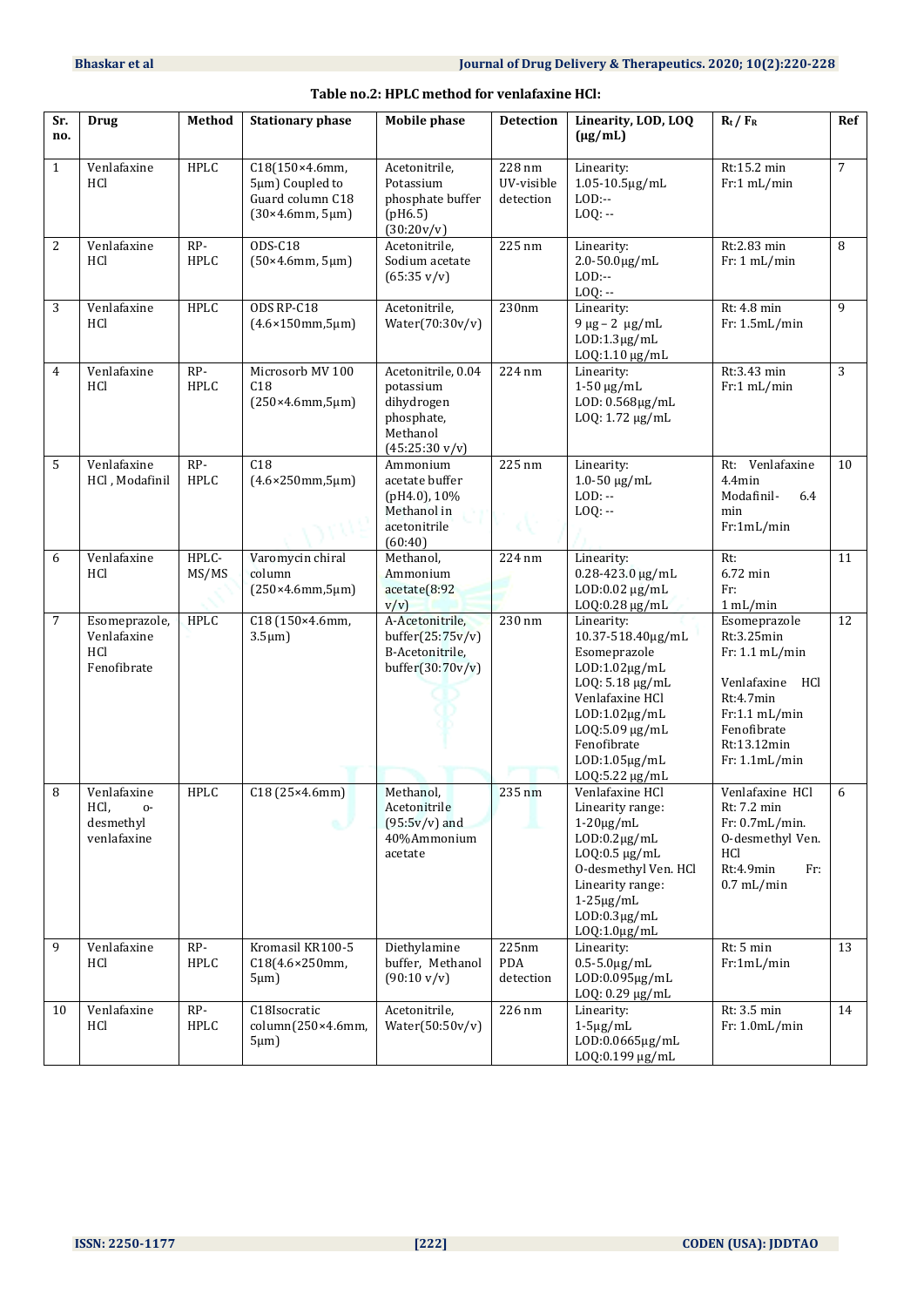#### **B. UV- visible spectrophotometric method:**

UV-visible spectroscopy is examining the wavelength of typical sample. The UV-visible spectra have expensive highlights are restricted use for test identification are helpful for quantitative estimations. Spectrophotometric method is most significant technique is recognize the substance element on premise of transmission or reflection properties of material as capacity of wavelength, adheres to the Beer-Lambert's law and synthetic compound which bear a chromophoric bunch for retention of light, it consume the less time when contrasted with other technique and gives incredible accuracy in practical.**[15]** The writing overview educate the UV techniques and RP-HPLC strategy are accounted for the assurance of venlafaxine HCl exclusively

with different medications present examination includes improvement and approval of new UV-spectroscopy technique for assurance of venlafaxine HCl in unadulterated and its pharmaceutical plans suggest economical conditions. The investigative strategy was approved by ICH guidelines approval parameters. **[16]**

Distilled water was researched to build up a reasonable UVvisible spectrophotometric technique for the investigation of Venlafaxine hydrochloride in details. For choice of media the criteria utilized were affectability of the technique, simplicity of test planning, dissolvability of the medication, and cost of solvents and appropriateness of strategy to different purposes. **[17]**

| Sr.<br>No.     | <b>Drug</b>     | <b>Matrix</b>                  | <b>Method</b>                                                                   | <b>Solvent</b>                  | Detectio<br>$\mathbf n$ | Linearity/LOD, LOQ                                                                             | Ref. |
|----------------|-----------------|--------------------------------|---------------------------------------------------------------------------------|---------------------------------|-------------------------|------------------------------------------------------------------------------------------------|------|
| $\mathbf{1}$   | Venlafaxine HCl | Bulk and<br>Formulation        | UV-visible<br>spectrophotometric<br>method (JascoV-630)                         | 0.1N<br><b>NaOH</b>             | 223 nm                  | Linearity:<br>$5-25\mu g/mL$<br>R <sub>2:0.996</sub><br>$LOD: 0.95 \mu g/mL$<br>LOQ: 0.29µg/mL | 18   |
| $\overline{2}$ | Venlafaxine HCl | <b>Bulk</b> and<br>Formulation | Double beam perkin<br>Elmer UV-visible<br>spectrophotometer<br>(Model Labda 25) | Water                           | $225 \text{ nm}$        | Linearity:<br>$4-24\mu g/mL$<br>R <sub>2</sub> :0.9991<br>$LOD$ :--<br>$LOQ: -$                | 17   |
| 3              | Venlafaxine HCl | API                            | ELICO SL-210 double<br>beam UV-visible<br>spectrophotometer                     | Water                           | 225 nm                  | Linearity:<br>$2 - 24\mu g/mL$<br>R <sub>2</sub> :0.999<br>LOD:0.955µg/mL<br>LOQ:2.895µg/mL    | 19   |
| 4              | Venlafaxine HCl | <b>Bulk</b> and<br>Formulation | UV-visible<br>spectrophotometer model<br>117 with resolution of 0.1<br>nm       | Phosphat<br>e buffer<br>(pH6.8) | 222 nm                  | Linearity:<br>$2-26\mu g/mL$<br>R <sub>2</sub> :0.9999<br>$LOD$ :--<br>$LOQ: -$                | 20   |
| 5              | Venlafaxine HCl | Capsule dosage<br>form         | UV 1601 series<br>(Shimadzu), UV-visible<br>double beam<br>spectrophotometer    | Water                           | 274 nm                  | Linearity:<br>50-250μg/mL<br>R <sup>2</sup> :0.9998<br>$LOD$ :--<br>$LOQ: -$                   | 21   |
| 6              | Venlafaxine HCl | <b>Bulk and Tablet</b><br>form | Systronics UV-visible<br>spectrophotometer<br>Model-2203                        | Water                           | 626 nm                  | Linearity:<br>10-50μg/mL<br>R <sub>2</sub> :0.9995<br>$LOD$ :--<br>$LOQ$ :--                   | 22   |
| 7              | Venlafaxine HCl | <b>Bulk</b> and<br>Formulation | UV-spectrometry                                                                 | Water                           | 225 nm                  | Linearity:<br>50-160μg/mL<br>R <sub>2</sub> :0.9995<br>$LOD: 0.29 \mu g/mL$<br>LOQ:1.01µg/mL   | 23   |

#### **Table no.3: UV- Spectrometric Method for Venlafaxine HCl :**

#### **C. High performance thin layer chromatography (HPTLC):**

Planar Chromatography instead of column chromatography (for example GC, HPLC) uses a level (planar) stationary stage for detachment. In Thin-Layer Chromatography (TLC) this stationary stage is support by magnifier sheets or a foil (plastic or aluminum). Again dissimilar to section partitions, of TLC plate comprises an open framework, which goes entire individual strides of TLC investigation in a disconnected mode. HPTLC is a most adaptable strategy and is known for consistency, immaculateness profile, measure and exactness and precision of results. It can deal with a few examples of even dissimilar nature and structure. Synthetic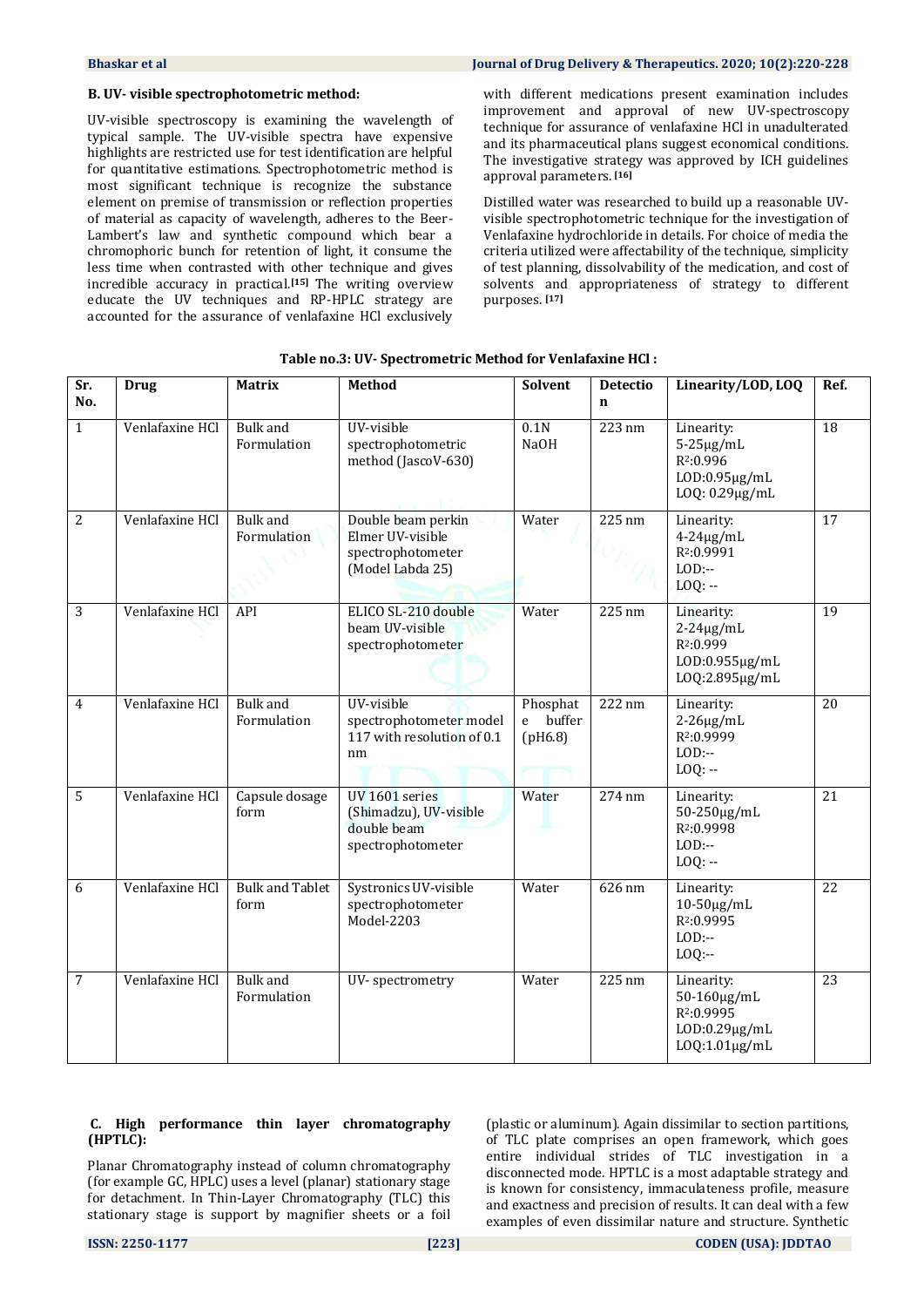inspection is necessary section in enabling a research center to guarantee routine satisfying enforcement execution of scientific strategies. Arrangement and put resources into stages to a ultra-modern completely programmed HPTLC slope System with different identifiers. Perceivability of the example all through the chromatographic examination i.e., after example application and chromatograph after example application and chromatograph advancement.**[24]** The HPTLC framework (Camag, Muttenz, Switzerland) furnished with an example implement Linomat-V associated with a nitrogen chamber, twin trough plate advancement chamber (10×10cm), TLC Camag Scanner III and Wincats-4.02 pre-covered silica gel 60 F254 TLC aluminum plates.**[25]** Most labs use TLC/HPTLC for investigation, test, or examination with comparable examples, screening of unclear examples or large number of samples. Quality control, logical R&D, process observing, and ecological labs discover TLC/HPTLC as a valuable instrument for standard investigation. **[26]**

| Table no.4: HPTLC Method for Venlafaxine HCl: |  |
|-----------------------------------------------|--|
|-----------------------------------------------|--|

| Sr.<br>no.                     | <b>Drug</b><br>and<br><b>Matrix</b>                           | <b>Stationary</b><br>phase                                                                                                        | <b>Mobile</b><br>phase                        | <b>Chamber</b><br>saturation/ TLC<br>plate<br>development<br>time | <b>Detection</b>                        | Linearity, LOD,<br><b>LOQ</b><br>$(\mu g/mL)$                                                          | Ref. |
|--------------------------------|---------------------------------------------------------------|-----------------------------------------------------------------------------------------------------------------------------------|-----------------------------------------------|-------------------------------------------------------------------|-----------------------------------------|--------------------------------------------------------------------------------------------------------|------|
| $\mathbf{1}$<br>$\overline{2}$ | Venlafaxine<br>HCl<br>(Bulk,<br>Capsule<br>formulation)       | Silica<br>Precoated<br>60<br>F <sub>254</sub><br>gel<br>$(10\times10cm)$<br>0.2 <sub>mm</sub><br>TLC<br>Thickness)<br>plate       | Methanol,<br>Ammonia<br>(4.5:0.5 v/v)         | CSt: 25min<br>PDt: 20min<br>Rf value: 0.65                        | Densitometry<br>scanning<br>at<br>224nm | Linearity:<br>500-3000<br>$\mu$ g/mL<br>R <sub>2</sub> : 0.998<br>$LOD: 7.7\mu g/mL$<br>LOQ: 23.3µg/mL | 25   |
|                                | Venlafaxine<br>HCl (API and<br>pharmaceutical<br>dosage form) | Precoated Silica<br>gel 60 F254 on<br>Aluminium<br>sheets<br>$(10\times10cm)$<br>$0.2$ mm<br><b>TLC</b><br>Thickness)<br>plate    | Toluene,<br>Methanol<br>$(4.6 \text{ v/v})$   | CSt: 25min<br>PDt: 20min<br>Rf value: 0.47                        | Densitometry<br>scanning<br>at<br>230nm | Linearity:<br>$2 - 7\mu g/mL$<br>R <sub>2</sub> : 0.996<br>$LOD: 0.17 \mu g/mL$<br>$LOQ: 0.53\mu g/mL$ | 27   |
| 3                              | Venlafaxine<br>HCl<br>(Bulk,<br>Tablets)                      | $(10\times20cm)$<br>Aluminium<br><b>HPTLC</b><br>backed<br>coated<br>plates<br>with<br>$0.2$ mm<br>layer of Silica gel<br>60 F254 | Toluene,<br>Methanol<br>$(7:3.5 \text{ v/v})$ | CSt: 10min<br>PDt: 20min<br>Rf value: 0.19                        | Densitometry<br>scanning<br>at<br>228nm | Linearity:<br>400-2000μg/mL<br>$R^2: 0.999$<br>LOD:<br>97.12µg/mL<br>$LOQ$ :<br>294.30µg/mL            | 28   |

#### **D. Stability indicating method:**

Singh and Bakshi discussed some conclusive points of developing SIM. **[29]** Dolan suggests the comments on SIA. **[30]**  Smela discussed regulatory points about SIM is analytical method.**[31]** SIM procedure is used to measure the diminution the quantity of API in drug substances prefer degradation studies. SIM may also check stability of drug matter and products changes in separate time intervals of study. These method accurately estimate the changes API concentrations in the absence of impurities, excipients and other degradation products.

Stress testing is done to demonstrate specificity of the created method to quantify the adjustments in grouping of substance when little data is accessible about prospective degradation product. The improvement of reasonable stability indicating method provides a background for preformulation thinks about, stability examines and improve the proper storage condition. **[32]** 

#### **These ICH guidelines are relevant to forced degradation study:**

- ICH Q1 A: Stability testing of new drug substance and products.**[33]**
- ICH Q1 B: Photostability testing of new drug substance and products.**[34]**
- ICH Q2 B: Validation of analytical procedure, methodology.**[35]**

#### **Solution state stability:**

- 1. Acidic hydrolysis
- 2. Alkaline hydrolysis
- 3. Hydrolytic
- 4. Oxidative degradation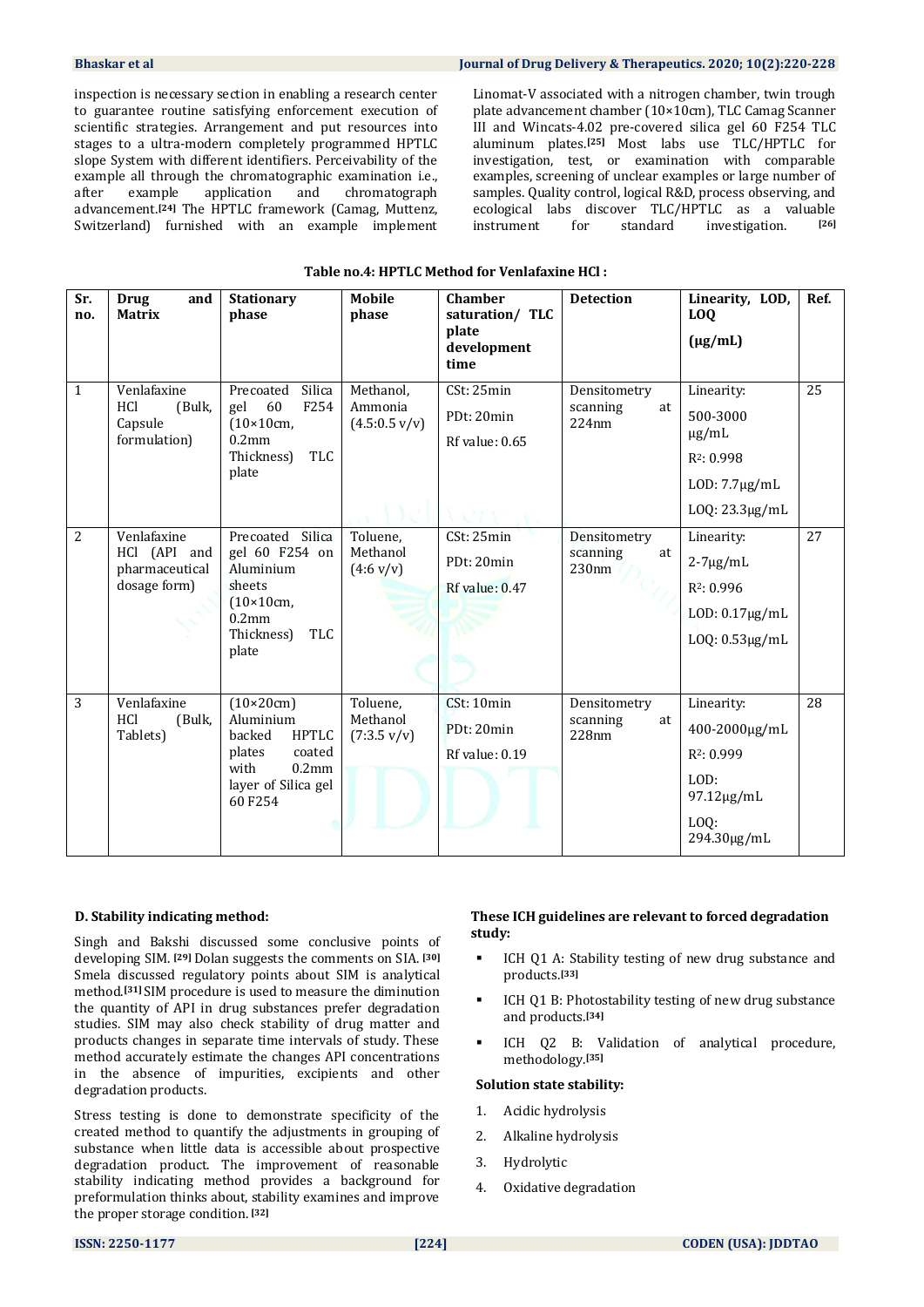#### **Solid state solubility:**

- 1. Thermal degradation
- 2. Photolytic degradation

#### **Table no.5: Stress Testing: (forced degradation) :**

| Degradation factor | Condition                                    |
|--------------------|----------------------------------------------|
| Thermal            | $\geq 60^{\circ}$ C                          |
| Humidity           | $\geq$ 75% RH                                |
| Acid               | 0.1N HCL                                     |
| Base               | 0.1N NaOH                                    |
| Oxidative          | Oxygen gas, 3% H <sub>2</sub> O <sub>2</sub> |
| Photolytic         | Metal halide, Hg, Xe lamp,                   |
|                    | UV-B fluorescent                             |

| Sr.<br>No.     | Method       | Drug                                                          | R.T&R.T of<br><b>Degradation</b><br>Product/Development<br>Time Rf value of drug | Column/<br><b>Stationary</b><br>phase                                                                                 | <b>Mobile Phase &amp; Flow</b><br>Rate, Chamber<br>saturation time                                                       | Wavelength,<br>Linearity,<br>Coefficient<br>correlation.                                             | <b>LOQ &amp; LOD</b><br>$(\mu g/mL)$                     | Ref |
|----------------|--------------|---------------------------------------------------------------|----------------------------------------------------------------------------------|-----------------------------------------------------------------------------------------------------------------------|--------------------------------------------------------------------------------------------------------------------------|------------------------------------------------------------------------------------------------------|----------------------------------------------------------|-----|
| $\overline{1}$ | <b>HPLC</b>  | HCl<br>Venlafaxine<br>(Extended release)                      | Run time-15min<br>Retention time-<br>4.49min                                     | (5µm,<br>$250\times4.6$ mm)<br>Kromacil<br>C18 column                                                                 | Phosphate buffer<br>(pH4.5), Methanol<br>(40:60)<br>Flow rate-1mL/min                                                    | UV-detection<br>225 nm<br>Linear<br>range-<br>42-78μg/mL<br>$R^2 = 0.9997$                           | LOD-<br>$0.075 \mu g/mL$<br>LOQ-<br>0.15<br>$\mu$ g/mL   | 36  |
| $\overline{2}$ | <b>HPLC</b>  | <b>HCl</b><br>Venlafaxine<br>(Sustained<br>release<br>tablet) | Run time-10min<br>Retention time- 7.6min                                         | $(5 \mu m,$<br>250×4.6mm)<br>RP inertsil<br><b>ODS-3V C18</b><br>column                                               | Phosphate buffer,<br>Acetonitrile (80:20)<br>Flow rate-0.8ml/min                                                         | UV-detection<br>225 nm<br>Linear<br>range-<br>$0.1 - 5 \mu g/mL$<br>$R^2 = 0.9999$                   | $LOD-$<br>0.26<br>$\mu$ g/mL<br>LOQ-<br>$0.81\mu$ g/mL   | 37  |
| $\overline{3}$ | LC           | $O -$<br>Desmethylvenlafaxine<br>(API)                        | Run time-14min<br>Retention time-                                                | (3µm,<br>$150\times4.6$ mm)<br>YMC-pack<br>ODS-A<br>column                                                            | A) Buffer, Acetonitrile<br>$(85:15 \text{ v/v})$<br>B) Water, Acetonitrile<br>$(20:80 \text{ v/v})$<br>Flow rate-1ml/min | $230 \text{ nm}$<br>Linear<br>range-20-<br>$160 \mu g/mL$<br>$R^2 = 0.9996$                          | LOD-<br>0.04<br>$\mu$ g/mL<br>LOQ-<br>0.13<br>$\mu$ g/mL | 38  |
| $\overline{4}$ | LC           | Venlafaxine HCl                                               | Run time-10min<br>Retention time-<br>$4.32$ min                                  | (5µm,<br>$4.6 \times 250$ mm)<br>Spherisorb<br>C8 column                                                              | Acetonitrile, Sodium<br>dihydrogen<br>orthophosphate(pH6.8)<br>(75:25)<br>Flow rate - 1.5ml/min                          | 224 nm<br>Linear<br>range- $1-10$<br>$\mu$ g/mL<br>$R^2 = 0.9999$                                    | LOD-<br>150<br>$\mu$ g/mL<br>LOQ-<br>$600\mu$ g/mL       | 39  |
| $\overline{5}$ | LC           | Venlafaxine<br>HCl<br>(Extended<br>release<br>capsule)        | Run time-10min<br>Retention time- 6.8min                                         | $(5 \mu m,$<br>$250\times4.6$ mm)<br>C18<br>luna<br>column                                                            | Phosphoric acid,<br>Acetonitrile, Methanol<br>(62:30:8)<br>Flow rate-1ml/min                                             | 226 nm PDA<br>detector<br>Linear<br>range-10-<br>$70\mu$ g/mL<br>$R^2 = 0.9999$                      | LOD-0.24<br>$\mu$ g/mL<br>LOQ-0.80<br>$\mu$ g/mL         | 40  |
| 6              | <b>HPTLC</b> | Venlafaxine<br>HCl<br>(Bulk & dosage form)                    | <b>TLC Pate Development</b><br>$time - 20min$<br>Rf value-0.46±0.05              | $(10\times10cm,$<br>2mm<br>thickness)<br>Aluminium<br>plates<br>precoated<br>silica gel 60<br>F254                    | Dichloromethane,<br>Acetonitrile, N-Hexane,<br>Triethylamine<br>(0.5:0.5:4:0.7)<br>Saturation time- 15min                | Camag TLC<br>scanner-3<br>225 nm<br>Linear<br>range- $100-$<br>$1000 \mu g/mL$<br>$R^2 = 0.9918$     | LOD-<br>$12.48\mu g/mL$<br>LOQ-<br>37.81µg/mL            | 41  |
| 7              | <b>HPTLC</b> | Venlafaxine HCl                                               | TLC plate Development<br>time-25min<br>Rf value- 0.58±0.02                       | $(10\times10cm)$<br>$2mm$ )<br>HPTLC plate<br>coated with<br>$0.25$ mm<br>laver<br>of<br>silica gel 60<br>F254 plates | Butanol, Acetic acid,<br>Water (6:2:2)<br>Saturation time-20min                                                          | Reflectance<br>scanning<br>camag TLC<br>scanner-3<br>225 nm<br>Linear<br>range-100-<br>$600\mu g/mL$ | LOD-<br>39.23µg/mL<br>LOO-<br>130.89µg/mL                | 42  |

#### **Table no.6: Stability indicating method for venlafaxine HCl:**

#### **E. Bio-analytical method:**

These bioanalytical validation technique established by Karnes et al. in 1991which was intentional to give direction to bioanalytical chemists. After one year, Shah et al. established these report the convention on Analytical technique validation of bioavailability, bioequivalence and pharmacokinetic studies organized in Washington in 1990. **[43]**

 $R^2 = 0.9984$ 

Bio-analytical method promotes the quantitative analytical technique appropriate biochemical approach. HPLC, RP-HPLC, HPLC-MS/ESI, UPLC-MS, UPLC-TMS, LC and GC combined with mass spectroscopic procedure, LC-MS, LC-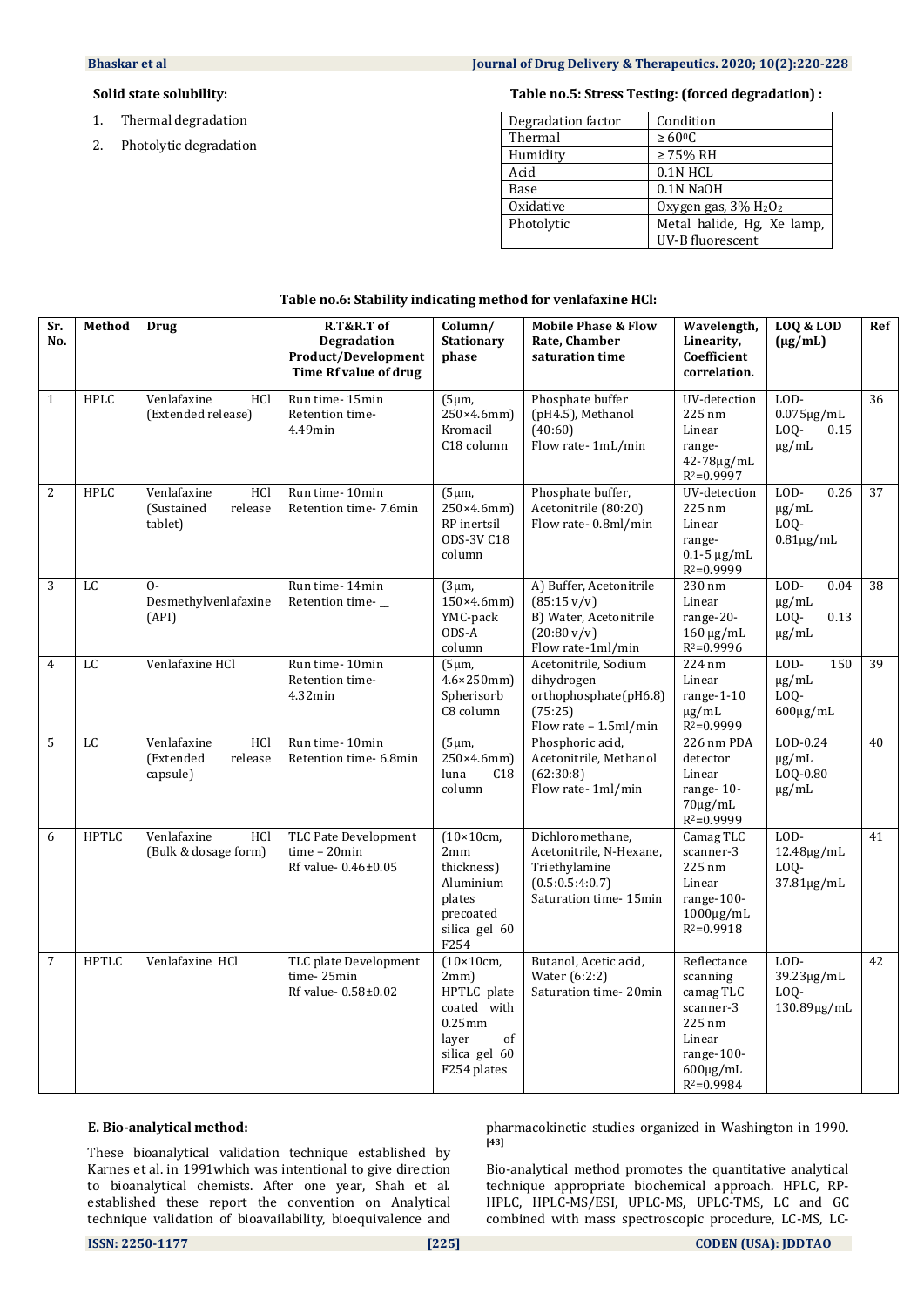MS/MS. Bioanalysis is innovative technique for improve the accuracy, precision, efficiency, sensitivity, specificity, assays, data handling, processes, analysis cost, data quality. **[44]**

| Sr.<br>N <sub>0</sub> | Metho<br>d                    | <b>Drug</b>                                                | Bio.<br><b>Fluid</b>    | Column                                                                 | <b>Mobile</b><br><b>Phase</b>                                         | <b>Flow Rate</b><br>&<br><b>Retention</b>                                                                                                                                                                               | Detection/D<br>etector                                                                                                                    | Linearity &<br>LOD&LOQ                                                                                                                                                                                                                                                                                                                                  | Re<br>f. |
|-----------------------|-------------------------------|------------------------------------------------------------|-------------------------|------------------------------------------------------------------------|-----------------------------------------------------------------------|-------------------------------------------------------------------------------------------------------------------------------------------------------------------------------------------------------------------------|-------------------------------------------------------------------------------------------------------------------------------------------|---------------------------------------------------------------------------------------------------------------------------------------------------------------------------------------------------------------------------------------------------------------------------------------------------------------------------------------------------------|----------|
| $\mathbf{1}$          | RP-<br><b>HPLC</b>            | Venlafaxine and O-<br>desmethyl                            | Huma<br>n<br>Plasm<br>a | $(4.6 \times 150$ mm, 5µ<br>m) Spherisorb S5<br>C <sub>18</sub> column | Acetonitri<br>le,<br>Phosphate<br>buffer<br>(30:70v/v<br><sup>1</sup> | <b>Time</b><br>Flow rate-<br>1.4mL/min<br>n<br>Retention<br>time-<br>8min                                                                                                                                               | UV-Detector<br>and Datajet<br>integrator at<br>229nm                                                                                      | Linearity:<br>$0.2 - 0.5 \mu g/mL$<br>$LOD$ :--<br>$LOQ: -$                                                                                                                                                                                                                                                                                             | 45       |
| 2                     | RP-<br><b>HPLC</b>            | Venlafaxine HCl                                            | Huma<br>n<br>Plasm<br>a | $(150\times4.6$ mm, 5µ<br>Alltima C8<br>m)<br>column                   | $0.1\%$ 0-<br>phosphori<br>c acid,<br>Methanol<br>(50:50)<br>v/v      | Flow rate-<br>$0.7$ mL/mi<br>n<br>Retention<br>time-<br>7 <sub>min</sub>                                                                                                                                                |                                                                                                                                           | Linearity:<br>$2-25\mu g/mL$<br>LOD-<br>$2.00 \mu g/mL$<br>LOQ-<br>$5.00 \mu g/mL$                                                                                                                                                                                                                                                                      | 27       |
| 3                     | HPLC-<br>ESI/M<br>S           | Venlafaxine and O-<br>desmethylvenlafax<br>ine enantiomers | Huma<br>n<br>Plasm<br>a | $(250\times4.6$ mm, $5\mu$<br>Vancomycin<br>m)<br>chiral column        | Ammoniu<br>m acetate,<br>Methanol<br>(15:85v/v<br>$\mathcal{E}$       | Flow rate-<br>1mL/min<br><b>VEN</b><br>Retention<br>time-<br>11.8min<br><b>ODV</b><br>Retention<br>time-<br>11.2min                                                                                                     | Ionized in the<br>positive<br>electrospray<br>ionization ion<br>source of the<br>mass<br>spectroscopy                                     | Linearity: -<br>VEN:<br>$5.0 - 400 \mu g/mL$<br>$LOD1.0 \mu g/mL$<br>$LOQ-5.0 \mu g/mL$<br>ODV:<br>4.0-300μg/mL<br>$LOD-1.5\mu g/mL$<br>$LOQ-4.3\mu g/mL$                                                                                                                                                                                               | 47       |
| 4                     | HPLC-<br>MS/ES<br>$\mathbf I$ | Venlafaxine<br>and<br>its<br>three<br>metabolites          | Huma<br>n<br>Plasm<br>a | $(250\times4.6$ mm, 5µ<br>m) Thermo BDS<br>hypersil C18<br>column      | Water,<br>Acetonitri<br>le (60:40<br>v/v                              | Flow rate-<br>1mL/min<br><b>VEN</b><br>Retention<br>time-<br>4.43min<br><b>ODV</b><br>Retention<br>time-3.01<br>min<br><b>NDV</b><br>Retention<br>time-<br>$3.95$ min<br><b>DDV</b><br>Retention<br>time-<br>$2.88$ min | Ionized<br>in<br>electrospray<br>ionization ion<br>source<br>of<br>mass<br>spectrometer<br>detected<br>in<br>selected<br>ion<br>recording | <b>VEN</b><br>Linearity:<br>4.0-700μg/mL<br>$LOD-0.4\mu g/mL$<br>LOQ-3.5µg/Ml<br><b>ODV</b><br>Linearity:<br>2.0-900µg/mL<br>$LOD-0.2\mu g/mL$<br>$LOQ-2.2\mu g/mL$<br><b>NDV</b><br>Linearity:<br>3.0-800µg/mL<br>$LOD-0.3\mu g/mL$<br>$LOQ-2.7\mu g/mL$<br><b>DDV</b><br>Linearity:<br>$2.0 - 700 \mu g/mL$<br>$LOD-0.2\mu g/mL$<br>$LOQ-1.9\mu g/mL$ | 48       |
| 5                     | UPLC-<br>TMS                  | Venlafaxine and O-<br>desmethylvenlafax<br>ine             | Huma<br>n<br>Plasm<br>a | (50×2.1mm,<br>$1.7 \mu m$ ) Acquity<br>UPLCBEH C18<br>column           | Methanol,<br>Ammoniu<br>m acetate<br>(85:15)<br>v/v                   | Flow rate-<br>$0.30$ mL/m<br>in<br>Retention<br>time-3<br>min                                                                                                                                                           | Triple<br>quadrupole<br>tandem mass<br>spectrometer<br>(TMS)<br>via<br>electrospray<br>ionization<br>source (ESI)                         | Linearity:<br>$0.200 -$<br>$200 \mu g/mL$<br>LOD-<br>$0.10 \mu g/mL$<br>LOQ-<br>$0.200 \mu g/mL$                                                                                                                                                                                                                                                        | 49       |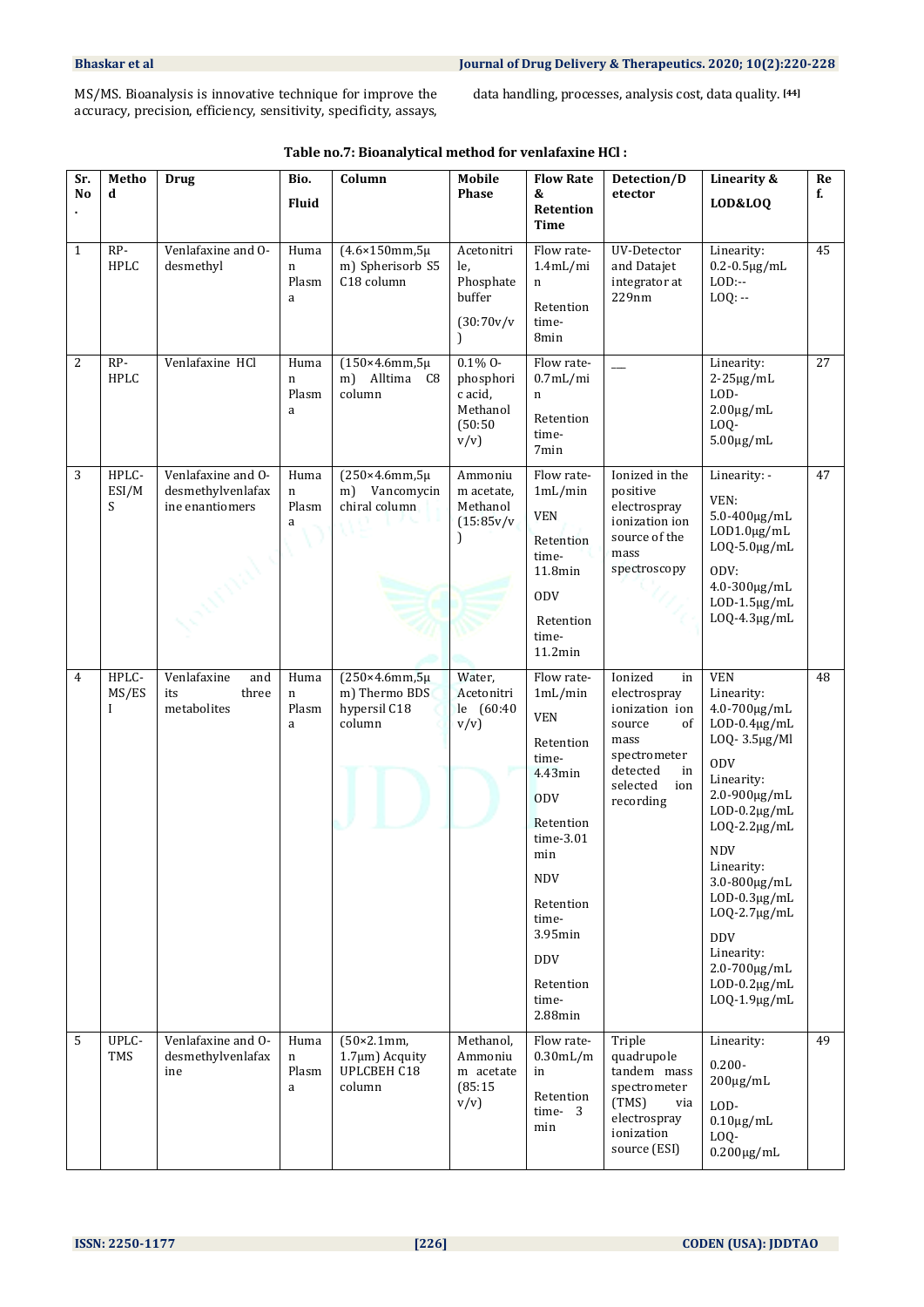| 6 | LC-<br>MS/M<br>S | Venlafaxine and O-<br>desmethylvenlafax<br>ine | Rat<br>Plasm<br>a   | $(150\times4.6$ mm, $5\mu$<br>m) Water<br>symmetry C18<br>column                 | Ammoniu<br>m<br>formate,<br>Methanol<br>(20:80)<br>v/v | Flow rate-<br>$0.8$ mL/mi<br>n<br>Retention<br>time-<br>2.3min                                                                     | Scanning<br>range<br>at<br>0-300 amu                                              | Linearity:<br>10-8000μg/mL<br><b>VEN</b><br>LOD-<br>$3.35\mu g/mL$<br>LOQ-<br>$10.10 \mu g/mL$<br><b>ODV</b><br>LOD-<br>$3.86\mu g/mL$<br>LOQ-<br>$10.10 \mu g/mL$ | 50 |
|---|------------------|------------------------------------------------|---------------------|----------------------------------------------------------------------------------|--------------------------------------------------------|------------------------------------------------------------------------------------------------------------------------------------|-----------------------------------------------------------------------------------|--------------------------------------------------------------------------------------------------------------------------------------------------------------------|----|
| 7 | HPLC             | Venlafaxine and O-<br>desmethylvenlafax<br>ine | Huma<br>n<br>Saliva | $(150\times4.6$ mm, UG<br>A-120A 5µm)C18<br>column(5×4mm)<br>C18 Guard<br>column | Acetonitri<br>le, Water<br>(50:50)<br>v/v              | Flow rate-<br>1 mL/min<br>Retention<br>time-<br>12.3min                                                                            | 226 nm                                                                            | Linearity:<br>$1-1000\mu g/mL$<br><b>VEN</b><br>$LOD-3.1\mu g/mL$<br>$LOQ-0.2\mu g/mL$<br><b>ODV</b><br>$LOD-2.8\mu g/mL$<br>$LOQ-9.4\mu g/mL$                     | 51 |
| 8 | UPLC-<br>MS      | Venlafaxine and O-<br>desmethylvenlafax<br>ine | Rat<br>Plasm<br>a   | $(100 \times 2.1$ mm, 1.7<br>$\mu$ m)<br>AcquityUPLCBEH<br>shield RP18<br>column | Water,<br>Acetonitri<br>le (20:80<br>v/v               | Flow rate-<br>$0.3$ mL/mi<br>n<br><b>VEN</b><br>Retention<br>time-<br>$0.93$ min<br><b>ODV</b><br>Retention<br>time-<br>$0.83$ min | Ionized in<br>electrospray<br>ionization ion<br>source of<br>mass<br>spectrometer | Linearity:<br>10-2000μg/mL<br><b>VEN</b><br>LOD-<br>$2.66\mu g/mL$<br>LOQ-<br>7.98µg/mL<br><b>ODV</b><br>LOD-<br>$2.78\mu g/mL$<br>LOQ-<br>$8.34\mu g/mL$          | 41 |

#### **Conclusion**

The present review illustrates various analytical approaches exercised for the estimation of Venlafaxine. A numerous investigation had perform including, Bio-analytical, Stability indicating, HPLC, HPTLC, UV-Visible Spectroscopy, and LC-MS, etc. for estimation of Venlafaxine in bulk and in its combined pharmaceutical formulations and in plasma. Liquid chromatography with UV detection has been found to be most studied for estimation of ven. in bulk as well as pharmaceutical dosage forms, while hyphenated such as LC-MS methods are reported for determination of Venlafaxine and its metabolite in plasma and other biological fluids. Few chromatography approaches like HPTLC and UV Spectrophotometry methods are also used for assay of Venlafaxine.

#### **References:**

- 1. Khalifa M, Daleau P, Turgeon J. Mechanism of sodium channel block by venlafaxine in guinea pig ventricular myocytes. Journal of Pharmacology and Experimental Therapeutics. 1999 Oct 1;291(1):280-4.
- 2. Rao BK, Manjula KR, Babu KS, Rambabu C. Validation of stability indicating RP-HPLC method for the assay of venlafaxine in pharmaceutical dosage form. Pharm Lett. 2015;7:247-56.
- 3. Somasekhar V, Gowrisankar D, Shivakumar HN. Development and validation of a rapid RP-HPLC method for the determination of venlafaxine hydrochloride in pharmaceutical dosage forms using experimental design. Journal of Chemistry. 2009;6(4):1091-102.
- 4. Nageswara Rao R, Narasa Raju A. Simultaneous separation and determination of process‐related substances and degradation products of venlafaxine by reversed‐phase HPLC. Journal of separation science. 2006 Dec;29(18):2733-44.
- 5. Siddiqui MR, AlOthman ZA, Rahman N. Analytical techniques in pharmaceutical analysis: A review. Arabian Journal of chemistry. 2017 Feb 1;10:S1409-21.
- 6. Samanidou V, Nazyropoulou C, Kovatsi L. A simple HPLC method for the simultaneous determination of venlafaxine and its major metabolite O-desmethylvenlafaxine in human serum. Bioanalysis. 2011 Aug;3(15):1713-8.
- 7. Asafu-Adjaye EB, Faustino PJ, Tawakkul MA, Anderson LW, Lawrence XY, Kwon H, Volpe DA. Validation and application of a stability-indicating HPLC method for the in vitro determination of gastric and intestinal stability of venlafaxine. Journal of pharmaceutical and biomedical analysis. 2007 Apr 11;43(5):1854-9.
- 8. Kiran BV, Rao BS. and Som Shankar Dubey. Validation of Venlafaxine in Pharmaceutical Dosage by Reverse Phase HPLC Method. Journal of Pharmacy Research. 2012;5(5):2683-7.
- 9. Peikova L, Ivanka P, and Vanita M. Development of HPLC method for determination of Venlafaxine during concomitant use of metoprolol. Pharmacia 60 (2013):12-16.
- 10. Younus M, Arif MF, Richards MP, Kumar B. Determination of venlafaxine and modafinil in individual tablet dosage forms using single RP-HPLC method. Tropical Journal of Pharmaceutical Research. 2013;12(2):239-45.
- 11. Liu W, Dai YC, Deng N, Liu XR, Luo Y. Development and validation of a HPLC‐MS/MS method for the determination of venlafaxine enantiomers and application to a pharmacokinetic study in healthy Chinese volunteers. Biomedical Chromatography. 2011 Mar;25(3):412-6.